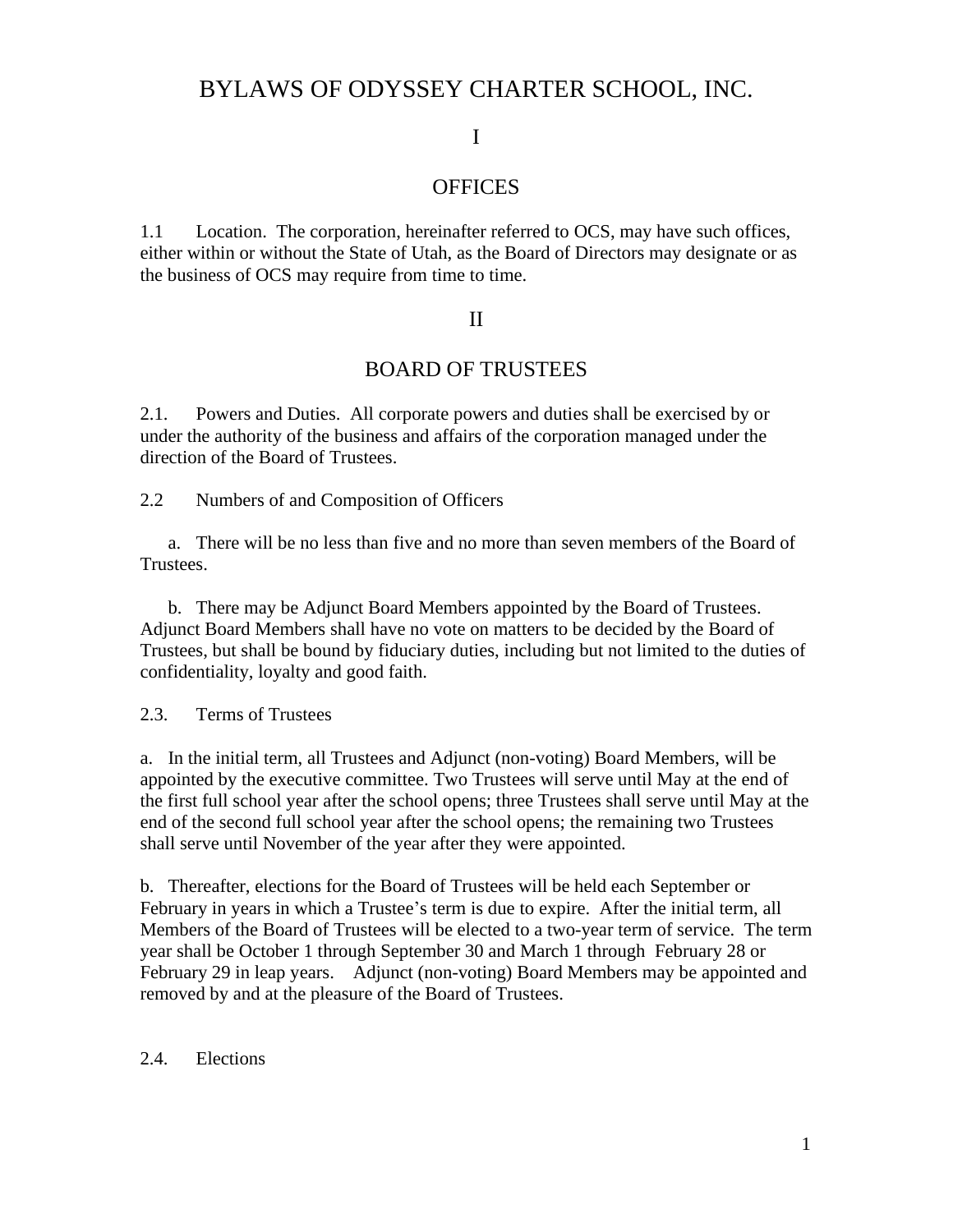a. Voting. Voting in elections shall occur by family. Members eligible to vote have no more than a total of one vote total as a family. Members that have children that are full, half and/or step-siblings at OCS shall only have a combined total of one vote.

b. Each eligible Member, as a family, will have one vote for each of three open Trustee seats, which shall be the first two Board of Trustees' seats open at the end of the first school year that classes are held.

c. The four remaining Board of Trustees' seats shall be elected by majority vote of the Founding Members when those seats open upon their terms expiring.

d. The body of eligible members shall then have a vote to ratify each Trustee elected by the Founding Members through a simple majority.

e. The Founding Members may override a non-ratification vote by the eligible Members through a super-majority vote of two-thirds.

f. At the expiration of seven school years after the school opens for classes (2012), the four Founding Member – elected Trustee seats shall no longer be elected by the Founding Members, but by a vote of all the eligible Members.

g. All elections will be decided by a nominee receiving more votes than other nominees. For example, if there are ten nominees for three open Trustee seats, each eligible voter would cast three votes, one for three different candidates, and the three nominees who receive the three highest number of votes shall win the three open Trustee seats.

h. Each Trustee will hold an equal seat. A newly formed Board of Trustees shall decide by majority vote which Trustee shall have which responsibilities after considering the talents and abilities of each Trustee and the needs of any supporting organization. The Board of Trustees shall elect a Chairman of the Board from among the Trustees with voting authority. The duties of Treasurer, Secretary and other duties shall be assigned and noted in the corporate minutes. Interested individuals will run generally for the Board of Trustees and not for a specific title, position, responsibility or duty on the board.

## 2.5 Duties

a. Chairman of the Board (Chairman). The Chairman shall preside at all meetings of the Board of Trustees, shall see that all orders and resolutions of the Board of Trustees are carried into effect and shall perform such other duties as the Board of Trustees may from time to time prescribe.

b. Secretary. The Secretary shall attend all meetings of the Board of Trustees and shall be responsible for and insure the preparation of and recording of all votes and all minutes of all such meetings in a book to be kept for that purpose. The Secretary shall give, or cause to be given, notice of all meetings of the Board of Trustees when required. The Secretary shall have the responsibility of authenticating records of OCS. The Secretary shall perform such other duties incident to the office of Secretary or as prescribed from time to perform by the Board of Trustees.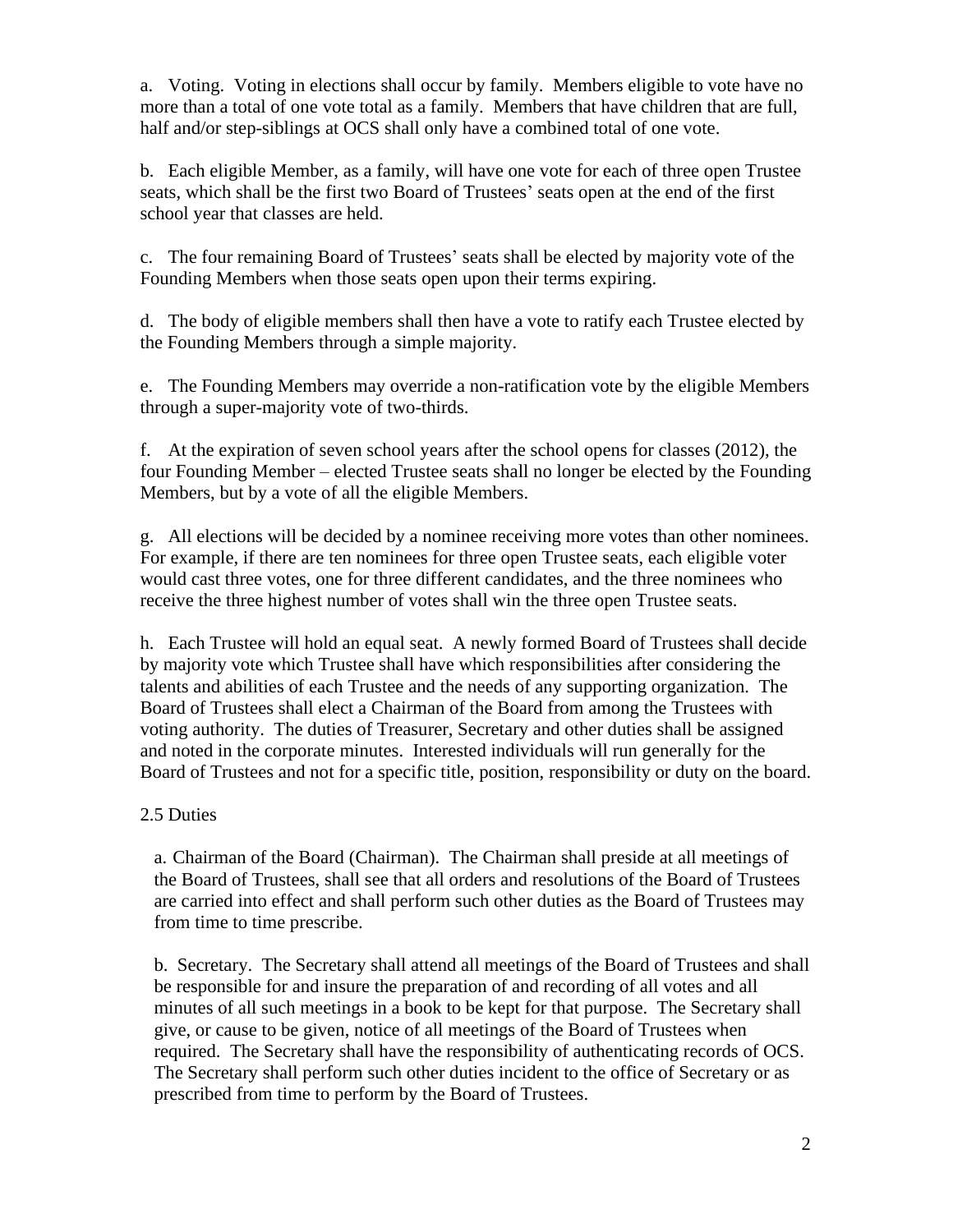c. Trustees. Trustees shall attend all meetings of the Board of Trustees and shall perform such other duties incident to being a Trustee as prescribed to perform by the Board of Trustees from time to time.

d.Director/Principal. The Director/Principal of OCS shall be the individual hired by the Board of Trustees to run the school on a day-to-day basis, as its chief executive officer. The Director/Principal shall attend all meetings of the Board of Trustees and report directly to the Board of Trustees.

e. Adjunct (non-voting) Board Members. Other individuals may be designated by the Board of Trustees as Adjunct Board Members, serve at the pleasure of the Board of Trustees, and shall exercise such powers and perform such duties as may be delegated to them by the Board of Trustees.

2.6. Resignation of Trustee. Each member of the Board of Trustees of OCS serves in that capacity voluntarily, and may resign at any time during the term by submitting his or her resignation in writing to the Board of Trustees or the corporation. A resignation is effective when the notice is delivered unless the notice specifies a later effective date.

2.7 Vacancies. In the event of resignation or involuntary removal of a Trustee from the Board of Trustees, or vacancies on the Board for any other reason, volunteers will be asked to apply to serve the remainder of the term for the particular seat or seats that are vacant. A volunteer will be selected to serve the remainder of the term for the vacant seat from those applying by a majority vote of the Board of Trustees.

2.8 Meetings. The Board of Trustees will establish the meeting schedule. In scheduling and conducting its meetings, the Board of Trustees shall act in accordance with these bylaws and the laws of the State of Utah. The Board of Trustees will meet at least once a month to discuss the operations of OCS, hear reports and updates from Board Members, consider and adopt policies, and consider requests and concerns from parents, students and teachers.

2.9 Quorum. The Board of Trustees may not act unless a quorum of at least 50% of the number of Trustees is present.

2.10 Voting. Unless otherwise specified in the Bylaws, actions receiving a majority vote of those Trustees present at a board meeting will constitute action by the Board of Trustees, unless the Utah Revised Non-Profit Corporation Act (hereafter referred to as "the Act") requires the vote of a greater number of Trustees. A Trustee who is present at a meeting of the Board of Trustees when corporate action is taken is deemed to have assented to such action unless: (i) such Trustee objects at the beginning of the meeting (or promptly upon his arrival) to holding a meeting or transacting business at the meeting; (ii) such Trustee's dissent or abstention from the action taken is entered in the minutes of the meeting; or (iii) such Trustee delivers written notice of his or her dissent or abstention to the presiding officer of the meeting before its adjournment or to the corporation immediately after adjournment of the meeting. The right of dissent or abstention is not available to a Trustee who votes in favor of the action taken.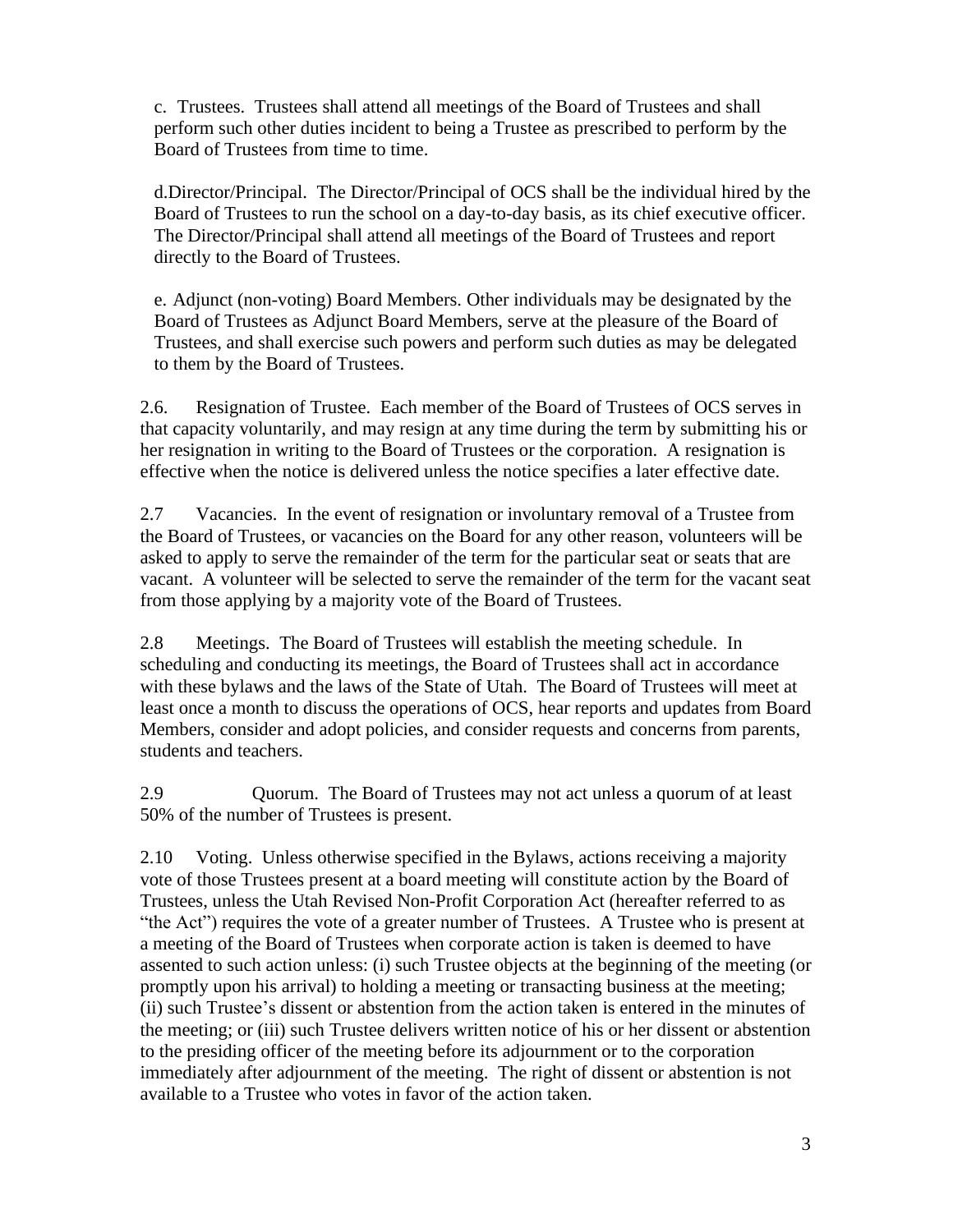2.11 Removal of a Trustee. Any of the Trustees may be removed for cause by the affirmative vote of a super-majority (two-thirds) of the entire Board of Trustees. A Trustee may only be removed at a meeting called for the purpose of removing such Trustee, and the meeting notice must state that the purpose, or one of the purposes, of the meeting is removal of the Trustee.

#### III

#### **COMMITTEES**

3.1 The Board of Trustees may create one or more committees, each consisting of one or more members. Members of committees of the Board of Trustees may be members of the Board of Trustees or they may be other natural persons. Such Committee members shall serve at the pleasure of the Board of Trustees. The creation of a committee and appointment of one or more committee members must be approved by the Board of Trustees.

3.2 Unless otherwise provided in the Act, to the extent specified by the Board of Trustees, each committee may exercise the authority of the Board of Trustees as directed by the Board. However, no such committee shall: (a) authorize distributions; (b) approve the dissolution or merger of OCS, or sale, pledge or transfer all or substantially all of the assets of OCS; (c) fill vacancies on the Board of Trustees or any of its committees; or (d) adopt, amend or repeal these Bylaws. All such committees and their members shall be governed by the same statutory requirements regarding meetings, action without meetings, notice and waiver of notice, quorum and voting requirements as are applicable to the Board of Trustees and its members.

### **Article IV - INDEMNIFICATION**

4.1 Indemnification and Advancement of Expenses. OCS may indemnify any person who is or was a party or is or was threatened to be made a party to any action, suit or proceeding, whether civil, criminal, administrative or investigative, by reason of the fact that he or she is or was a Trustee, director, officer, employee or agent of OCS, or is or was serving at the request of OCS as a Board of Trustees member, officer, employee, agent of OCS, or is or was serving at the request of OCS as a Trustee, officer, employee or agent of another corporation or of a partnership, joint venture, trust, employee benefit plan or other enterprise, including service on a committee formed for any purpose (and, in each case, his or her heirs, executors and administrators), against all expense, liability and loss (including counsel fee, judgments, fines, ERISA excise taxes, penalties and amounts paid in settlement) actually and reasonably incurred or suffered by such a person in connection with such action, suit or proceeding, to the fullest extent permitted by applicable law, as in effect on the date hereof and as hereafter amended. Such indemnification may include advances of expenses in advance of the final disposition of such action, suit or proceeding, subject to the provision of any applicable statute.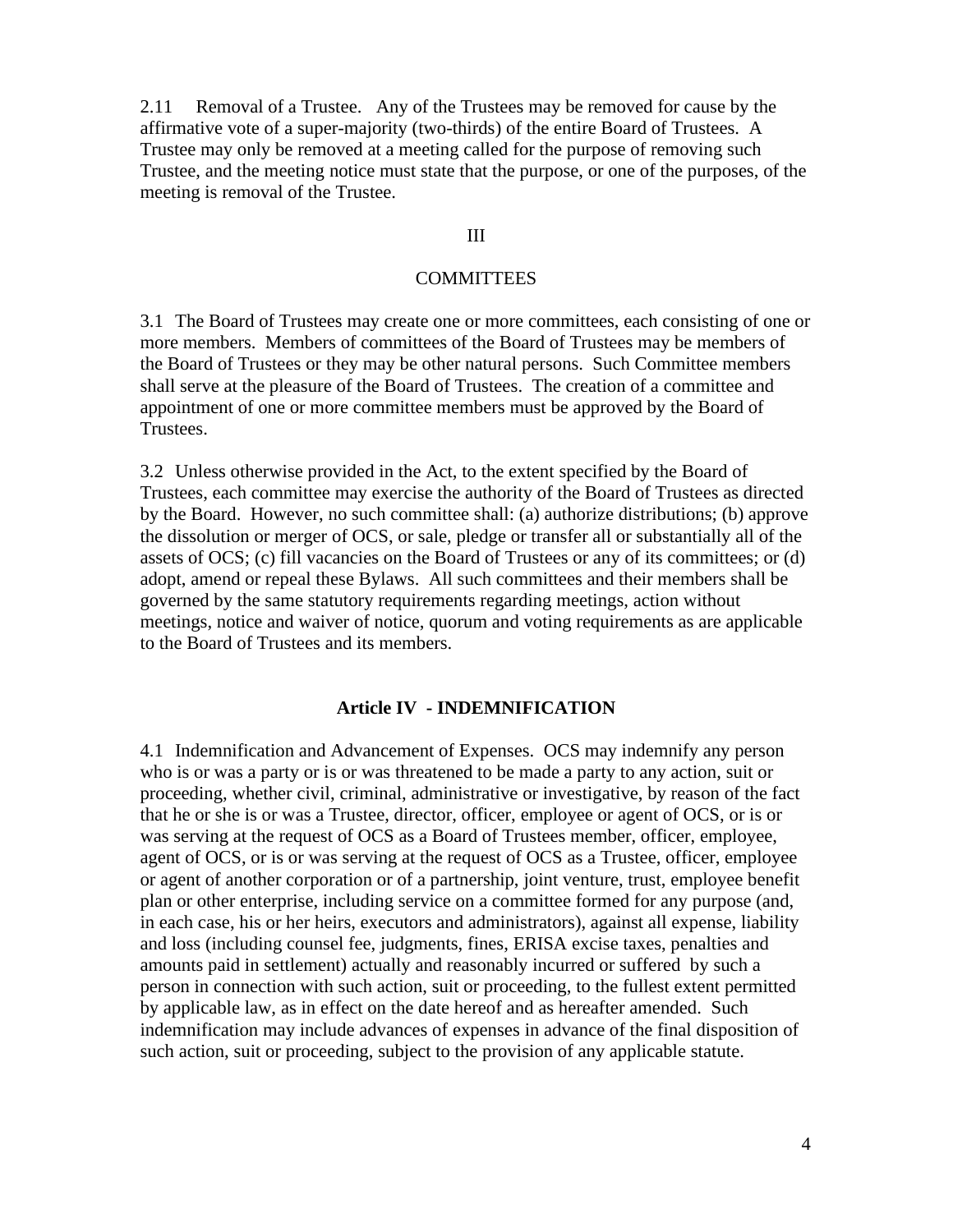4.2 Non-Exclusivity of Rights. The indemnification and advancement of expenses provisions of Section 4.1 shall not be exclusive of any other right which any person (and his or her heirs, executors and administrators) may have or hereafter acquire under any statute, provision of these Bylaws, resolution adopted by the Board of Trustees, agreement, or insurance, purchased by OCS or otherwise, both as to action in an official capacity and as to action in another capacity. OCS is hereby authorized to provide for indemnification and advancement of expenses through its Bylaws, resolution of the Board of Trustees and agreement.

4.3 Insurance. OCS may maintain insurance, at its expense, to protect itself and any individual who is or was a Trustee, member, officer, employee or agent of OCS, or who, while a Trustee, member, officer, employee or agent of OCS, is or was serving at the request of the OCS Board of Trustees or its Director/Principal as a member, officer, partner, employee or agent of OCS or of a partnership, joint venture, trust, employee benefit plan or other enterprise against any expense, liability or loss, whether or not OCS would have the power to indemnify such person against such expense, liability or loss under this Article or the Utah Revised Non-Profit Corporation Act.

## Article V - CORPORATE ACTIONS

5.1 Contracts. Unless otherwise required by the Board of Trustees, the Chairman shall execute contracts or other instruments on behalf of or in the name of OCS. The Board of Trustees may from time to time authorize any other officer, assistant officer or agent to enter into any contract or execute any instrument in the name of and on behalf of OCS as it may deem appropriate, and such authority must be confined to specific instances.

5.2 Loans. No loans shall be contracted on behalf of OCS and no evidence of indebtedness shall be issued in its name unless authorized by the Board of Trustees. Such authority may be general or be confined to specific instances.

5.3 Checks, Drafts, Etc. Unless otherwise required by the Board of Trustees, all checks, drafts, bills of exchange and other negotiable instruments of OCS shall be signed either by the Chairman or such other Trustee, officer, assistant officer or agent of OCS as may be authorized so to do by the Board of Trustees. Such authority may be general or confined to specific business, and, if so directed by the Board of Trustees, the signatures of two or more such officers may be required.

5.4 Deposits. All funds of OCS not otherwise employed shall be deposited from time to time to the credit of OCS in such banks or other depositories as the Board of Trustees may authorize.

## Article VI - FISCAL YEAR

6.1 The fiscal year of OCS shall be determined by the Board of Trustees, and in the absence of such determination, shall be from July 1 to June 30.

### Article VII - CORPORATE SEAL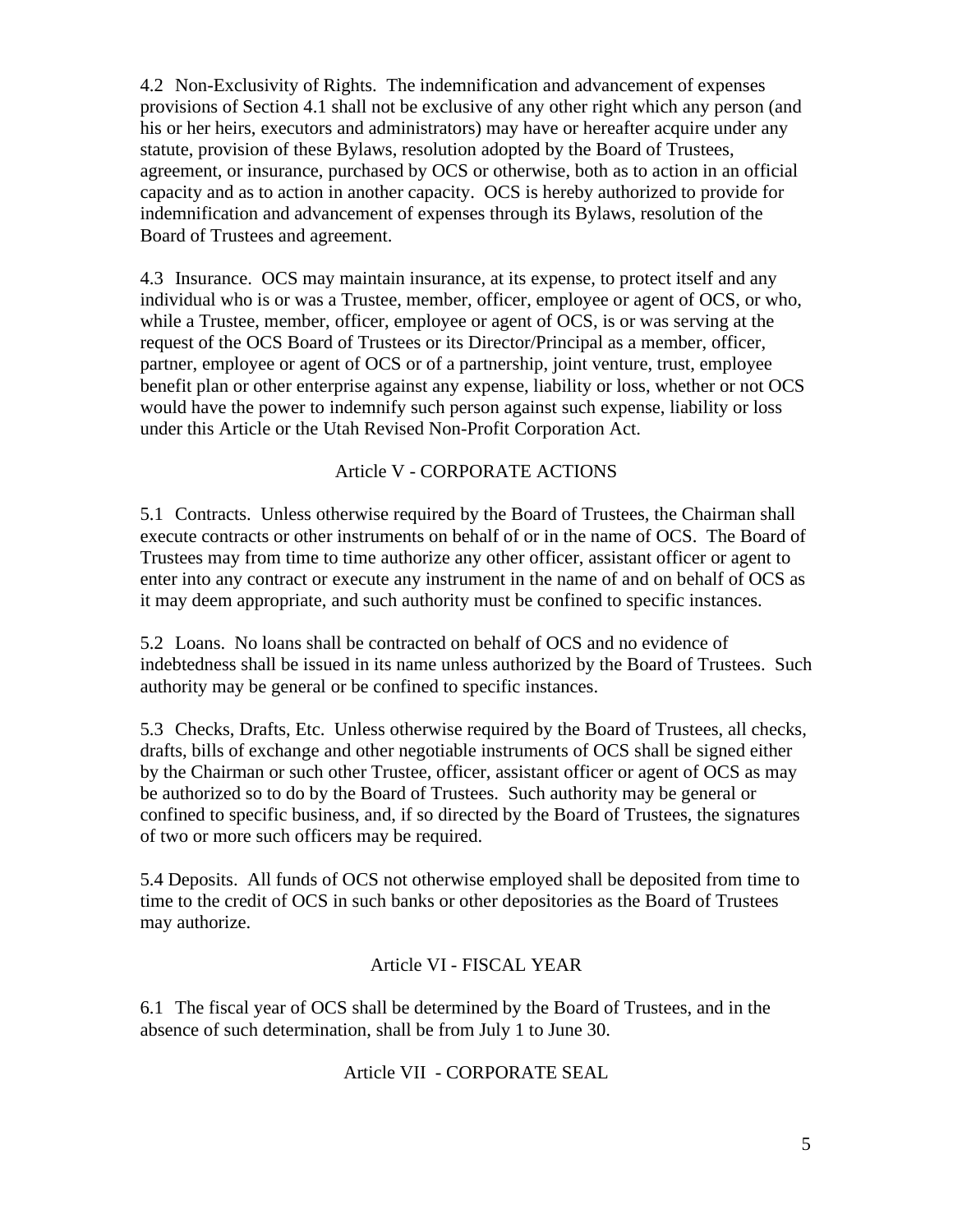7.1 The Corporation shall not have a corporate seal.

## Article VIII - NOTICE

8.1 Unless otherwise provided for in these Bylaws, the Utah Revised Non-Profit Corporation Act, or other statutes, any notice required shall be in writing except that oral notice is effective if it is reasonable under the circumstances and not prohibited by these Bylaws. Notice may be communicated in person, by telephone, telegraph, teletype or other form of wire or wireless communication, or by mail or private carrier. If these forms of personal notice are impracticable, notice may be communicated by a newspaper of general circulation in the area where published; or by radio, television or other form of public broadcast communication. Written notice to a domestic or foreign corporation authorized to transact business in Utah may be addressed to its registered agent at its registered office or to OCS of its Secretary at its principal office as shown in its most recent annual report or, in the case of a foreign corporation that has not yet delivered an annual report, in its application for a certificate of authority.

### Article IX - MISCELLANEOUS

- 1.1.Account Books, Minutes, Etc. OCS shall keep correct and complete books and records of account and shall also keep minutes of the proceedings of its board of trustees and committees. All books and records of OCS may be inspected by any trustee or such trustee's authorized agent or attorney, for any proper purpose at any reasonable time.
- 1.2.Conveyances and Encumbrances. Property of OCS may be assigned, conveyed or encumbered by such officers of OCS as may be authorized to do so by the Board of Trustees, and such authorized persons shall have power to execute and deliver any and all instruments of assignment, conveyance and encumbrance; however, the sale, exchange, lease or other disposition of all or substantially all of the property and assets of OCS shall be authorized only in the manner prescribed by applicable statute.
- 1.3.Designated Contributions. OCS may accept any designated contribution, grant, bequest or devise consistent with its general charitable and tax-exempt purposes, as set forth in the articles of incorporation. As so limited, donor-designated contributions will be accepted for special funds, purposes or uses, and such designations generally will be honored. However, OCS shall reserve all right, title and interest in and to and control of such contributions, as well as full discretion as to the ultimate expenditure or distribution thereof in connection with any special fund, purpose or use. Further, OCS shall acquire and retain sufficient control over all donated funds (including designated contributions) to assure that such funds will be used to carry out the corporation's tax-exempt purposes.
- 1.4.Conflicts of Interest. If any person who is a trustee or officer of OCS is aware that OCS is about to enter into any business transaction directly or indirectly with such person, any member of that person's family, or any entity in which that person has any legal, equitable or fiduciary interest or position, including without limitation as a